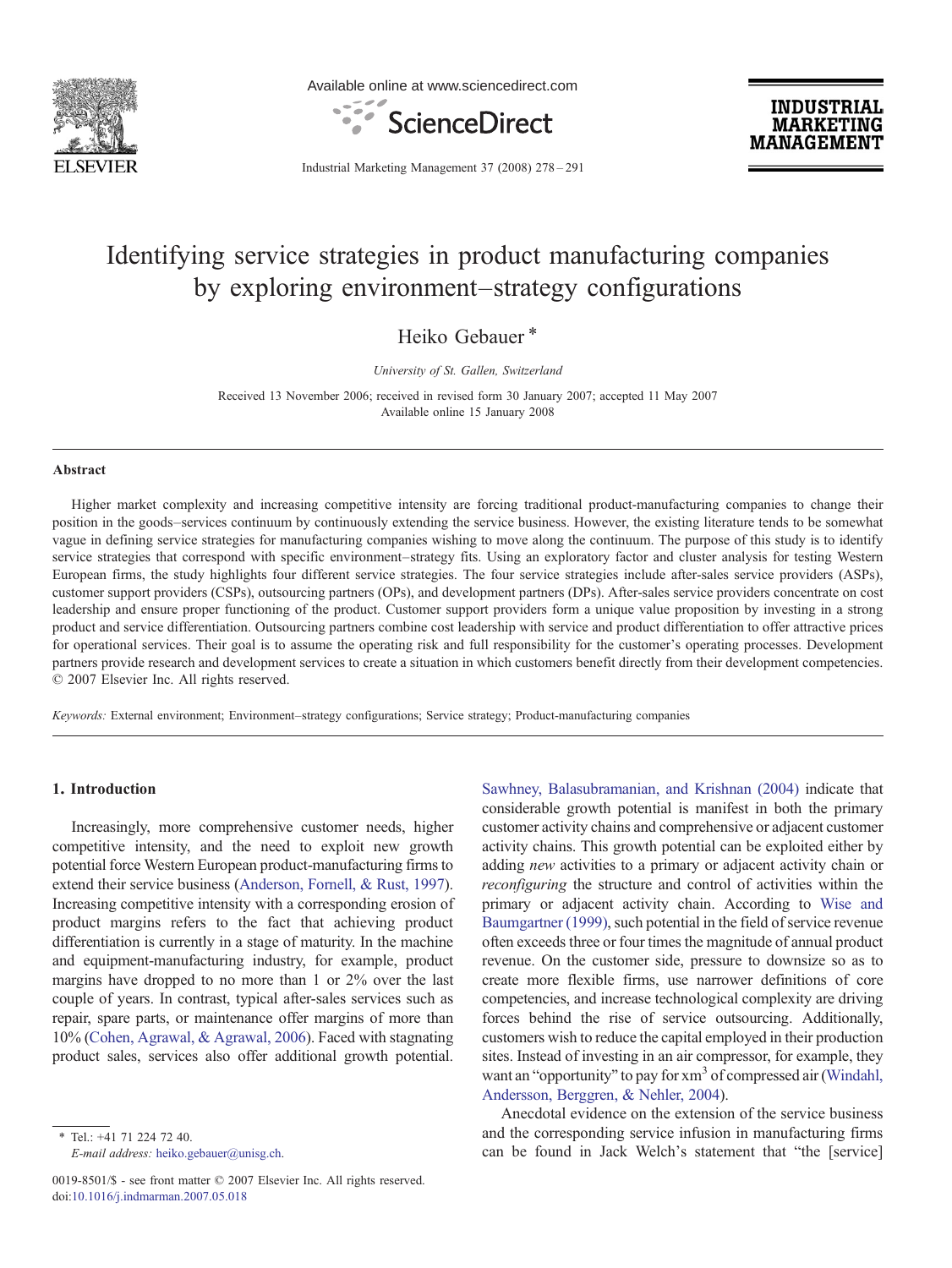market is bigger than we ever dreamt" [\(Slater, 1999,](#page--1-0) p. 183), SIEMENS' goal to generate 50% of total revenue through services [\(Simon, 1993](#page--1-0)), and IBM's success in mutating itself from a pure mainframe manufacturer toward an outstanding service provider. [Oliva and Kallenberg \(2003\)](#page--1-0) conceptualize the extension of service business through the transition line and/or the goods–services continuum. At the one extreme point of the continuum, firms achieve a competitive position as a product manufacturer. They produce essentially core products, with services purely as add-ons. Profits and revenue are generated mainly through the company's core products and the contribution of services is quite low in terms of revenue, profit, and customer satisfaction. Services are only one of the main differentiating factors in the product-marketing strategy. At the other extreme point, products are merely an add-on to the services. Products represent only a small part of total value creation. The dominant share of total value creation stems from services.

Moving along the transition line creates additional competitive advantage for product-manufacturing companies, leading to a different competitive positioning. Although such positioning has been discussed extensively in the literature, and formed the basis of numerous classification schemes [\(Porter,](#page--1-0) [1980; Galbraith & Schendel, 1983; Robinson & Pearce, 1988\)](#page--1-0), existing research remains silent with respect to various service strategies needed to move into a new position on the transition line. Common patterns of competitive positioning have included, among others, overall cost leadership, product differentiation, marketing differentiation, and focus [\(Kim & Lim,](#page--1-0) [1988](#page--1-0)). However, such patterns do not fully capture the extension of the service business as a response to decreasing product margins and changing customer expectations within Western Europe's manufacturing industry. [Morrison and Roth \(1992\)](#page--1-0), for example, argue that customer service is a typical dimension of the quality reputation of manufacturing firms. However, current service offerings in typical manufacturing companies do not only capture customer service. According to [Oliva and](#page--1-0) [Kallenberg \(2003\),](#page--1-0) service offerings also include services for the installed base, process-oriented services, professional services, and operational services. This extended breadth of service offering has not been included in the debate on service strategies in manufacturing companies.

[Neu and Brown \(2005, p. 5\)](#page--1-0) argue that "firms that successfully develop B2B service will align strategy with conditions of the service business unit's external environment and adapt several factors of organization to align with the newly formed [service] strategy". That means organizational performance of manufacturing companies moving along the transition line depends on the proper alignment between environment, strategy, and factors in organizational design. The present study concentrates on explaining specific environment–strategy configurations to explore service strategies in manufacturing companies. It focuses on the following research questions:

- What strategy–environment configurations exist in the manufacturing industry?
- What service strategies can be identified with respect to these strategy–environment configurations?

• What performance level can be achieved through a service strategy?

## 2. Conceptual framework

### 2.1. Research on strategy–environment fit

In developing the framework, this study draws on research in the area of strategy–environment fit. This research addresses how strategy and external environment influence each other. According to contingency theory, for example, organizational performance depends partly on the strategy–environment fit ([Mintzberg, 1979\)](#page--1-0). Organizational theory has established several dimensions of environmental characteristics: uncertainty, directness, change, dynamism, homogeneity, complexity, and munificence [\(Aldrich, 1979; Andrews, 1996; Duncan, 1972\]](#page--1-0). Research on the external environment started with [Dess and](#page--1-0) [Beard's discussion \(1984\)](#page--1-0) of the various dimensions of organizational task environments. They distinguish between the following three factors characterizing the external environment: munificence, complexity, and dynamism. Munificence relates to the scarceness of environmental resources that support firms' growth within a given industry. Environmental complexity reflects the heterogeneity and concentration of environmental elements. Environmental dynamism refers to the rate of change and degree of instability of the environment. Rapid change, short product life cycles, and processes of creative destruction are typical characteristics of dynamic environments. Dynamic environments make current products and services obsolete, and require new competences to be developed [\(Dess & Beard,](#page--1-0) [1984](#page--1-0)). [Miller \(1987\)](#page--1-0) uses the term environmental competitiveness to reflect the number of competitors, and of areas in which there is competition. [Jaworski and Kohli \(1993\)](#page--1-0) use the term competitive intensity, which reflects the behavior, resources, and ability of competitors to differentiate their products or services. The market orientation view argues that organizational activities are not only influenced by competitors, but also by market turbulence in terms of changing customer product preferences. [Kohli and Jaworski \(1990\)](#page--1-0), for example, propose a philosophy that directs firms' activities toward understanding changing customer preferences and designing a strategy to satisfy those needs.

Strategy research has typically concentrated on exploring different strategy taxonomies. Starting with [Porter's \(1980\)](#page--1-0) classification of cost leadership, differentiation, and focus strategy, the existing literature provides a broad range of taxonomies. [Kim and Lim \(1988\),](#page--1-0) for example, specify Porter's model by distinguishing between product and marketing differentiations. [Miller and Roth \(1994\)](#page--1-0) differentiate between various types of manufacturing strategies. Their taxonomy includes caretakers, marketers, and innovators. These strategies differ in their potential for creating competitive advantages such as low price, design flexibility, volume flexibility, speed, after-sales service, etc. Interestingly, after-sales service plays a critical role for marketers and innovators, but not for caretakers. [Morrison](#page--1-0) [and Roth \(1992\)](#page--1-0) argue that strategies for competition in global industries can be clustered into domestic product specialization,